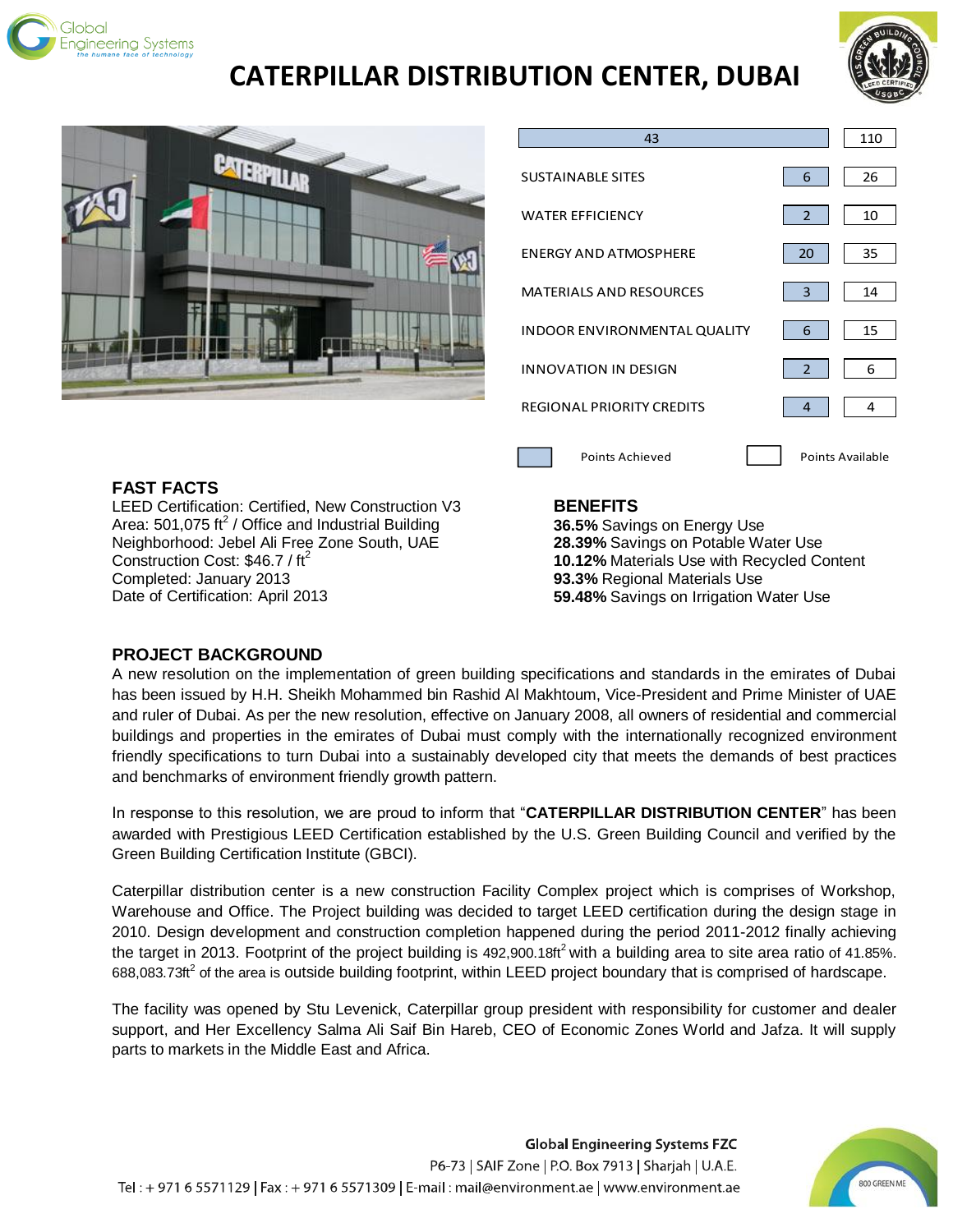

# **CATERPILLAR DISTRIBUTION CENTER, DUBAI**



# **PROJECT PROFILE**

#### **SUSTAINABLE SITES AND TRANSPORTATION**

- Provides Bicycle Storage and Changing Rooms
- Provides preferred parking and low-emitting and fuel-efficient vehicles on-site
- ❖ Provides car/van pool parking
- 92% of the building on-site parking is located underground or under cover
- \* Roofing materials meet the SRI requirement avoiding heat island effect

## **ENERGY, WATER AND MATERIAL RECOURSE CONSERVATION**

Global Engineering Systems FZC as a Sustainability Consultant for Caterpillar distribution center, has created an energy model to evaluate the effectiveness of the building's energy conservation measures, in compliance with ASHRAE Std. 90.1-2007 Appendix G methodology.

The following are the Energy Efficiency Measures incorporated in the project:

- $\div$  Giving the right orient for the building reducing the solar heat gain
- $\div$  Highly insulated building envelope elements
- Optimized glazing and incorporation of skylights in the warehouse and workshops
- Efficient lighting design and controls with optimal power density
- Efficient HVAC systems
- Conducted enhanced commissioning to ensure results of holistic building energy system design

The following are the water and resource conservation measures incorporated in the project:

- ❖ Uses low flow fixtures in faucets, sinks and showers
- ❖ Uses dual flush water closets
- ❖ Incorporated native adaptive vegetation and micro controlled irrigation
- $\cdot$  Incorporated recycled content in the building materials
- Boosting the local market and reducing the foot miles by purchasing more regional materials

## **INDOOR ENVIRONMENTAL QUALITY**

- The IAQ performance complies with the minimum requirements of ASHRAE Std 62.1-2004
- ❖ Installed air flow monitoring device for each mechanical ventilation to monitor the fresh air
- $\cdot \cdot$  Installed CO<sub>2</sub> sensors to monitor the carbon dioxide concentration in the densely occupied spaces
- Developed and implemented a Construction Indoor Air Quality (IAQ) Management Plan in reference to SMACNA guidelines
- Use of building finishes materials with low emission of volatile organic compounds (VOC) for adhesives, sealants, paints and coatings
- Had installed carpet which is CRI certified

## **THE TEAM**

Owner: CATERPILLAR Design Consultant: Global Engineering Office Contractor: Al Reyami Green Building Consultant: Global Engineering Systems FZC Dubai, UAE LEED AP: S. Nagarajan, Shyam Chandra V Commissioning Authority: Global Engineering Systems FZC Dubai, UAE